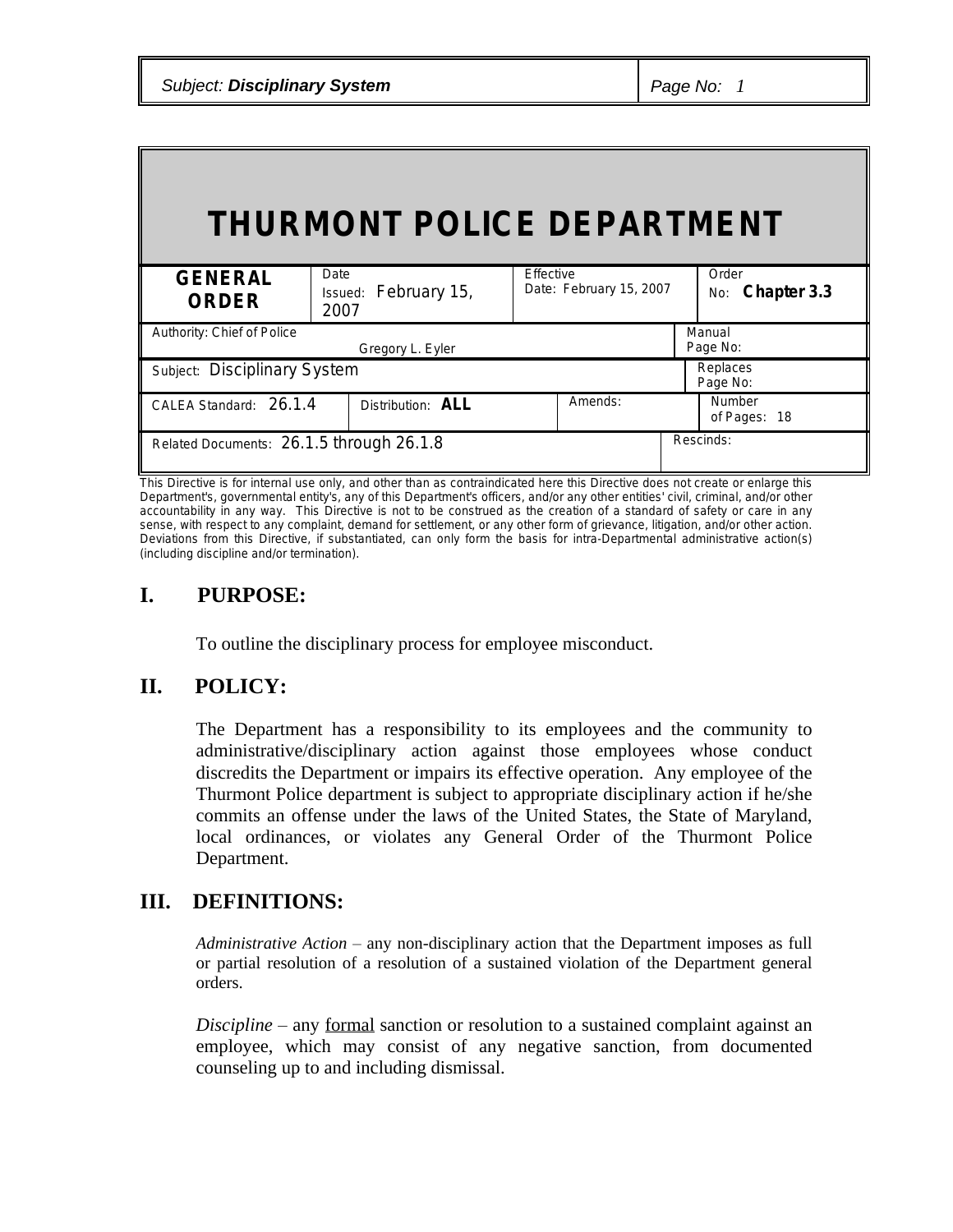# **IV. PROCEDURE:**

**A.** When corrective action is indicated upon a sustained violation, administrative/disciplinary action may be taken, subject to the provisions of the Law Enforcement Bill of Right (LEOBR) (as applicable) and/or the General Orders of the Department.

## **B. Training as a Function of Discipline**

1. Supervisors will be responsible for developing and coordinating annual inservice training for Department employees. Training will be designed to further the employee's knowledge and understanding of proper and effective law enforcement methods and techniques. The training is intended to promote positive and constructive techniques for improving employee productivity, effectiveness and morale. The Department provides retraining for employees in areas of special concern and where it is indicated an employee requires training as instruction to correct deficiencies in performance.

## **C. Counseling as a Function of Discipline**

- 1. It shall be the policy of the Thurmont Police Department to document superior and/or deficient performance of employees and to utilize the Counseling Report for performance evaluations. The purpose of this policy is to provide a standardized mechanism so that supervisors may document superior and/or deficient performance and receive feedback from the employee.
- 2. The following procedure will be followed when the decision is made to use a Counseling Report:
	- a. A supervisor will complete a Counseling Report as soon as possible after the initial receipt of information or observation.
	- b. The supervisor will summarize the performance issues and the reason for the counseling report.
	- c. As soon as possible after the completion of the report, the supervisor will schedule a time in private to meet the employee and discuss the matters addressed.
	- d. The employee will be provided an opportunity to review, comment on the issues, sign and receive a copy of the counseling report.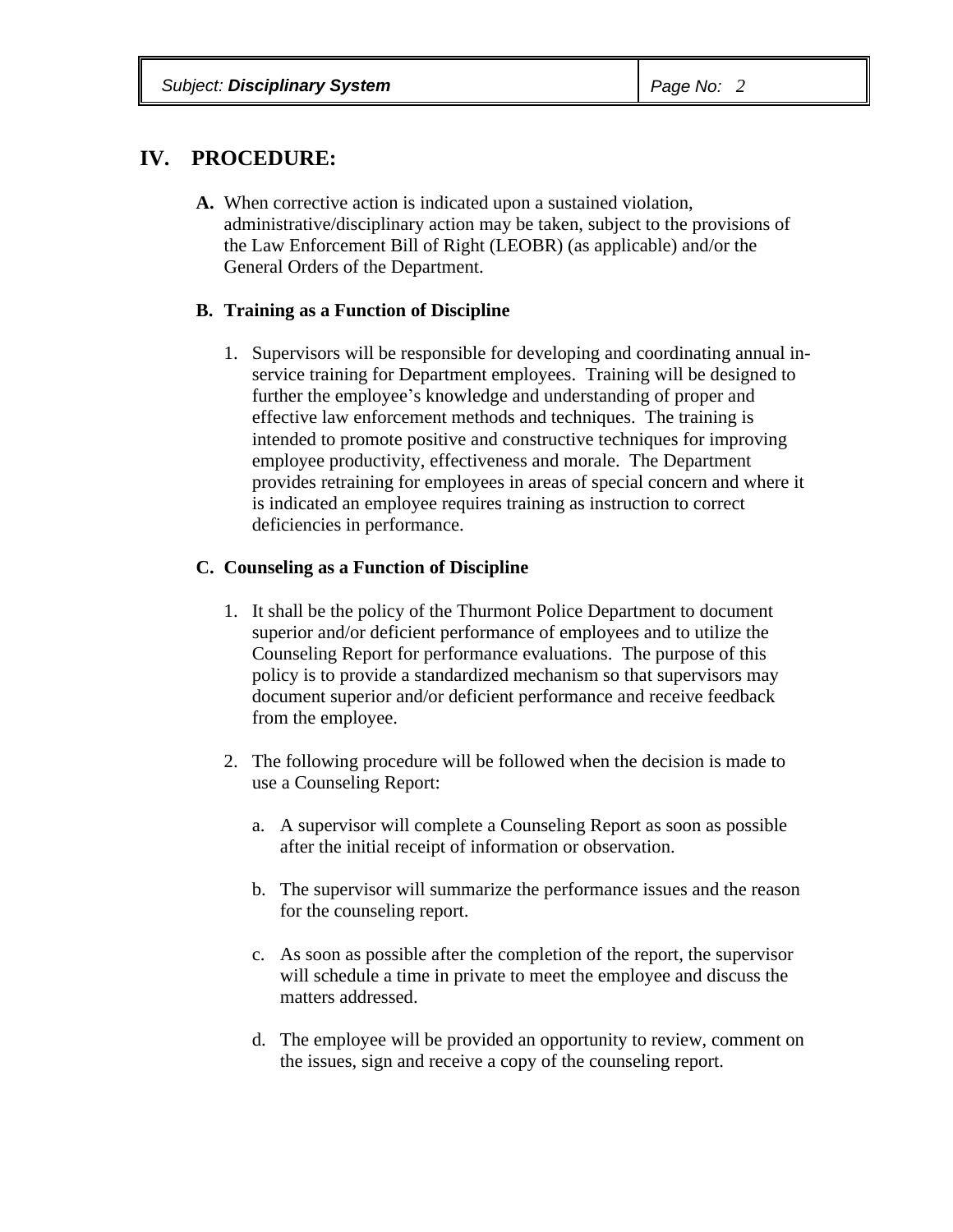- e. The supervisor who issued the counseling report will give one copy to the employee, maintain the original for the supervisor's records, and forward a copy to the Chief of Police, for review.
- f. The supervisor's copy will be retained for a period of one year. Supervisors will use the counseling reports to support evaluations and validate ratings.

## **D. Punitive Action as a Function of Discipline**

- 1. Discipline will generally be administered in a progressive fashion from minimal to maximum. The seriousness of the incident; circumstances surrounding the incident; employee's past disciplinary record; employee's past work performance; overall negative impact on the department; and the prognosis for future similar problems will all be taken into consideration in the administration of discipline
- 2. When employees breach rules of conduct, management must take disciplinary corrective action. The discipline applied must be in a consistent and equitable manner. Unless the breach of conduct warrants otherwise, progressive discipline levels should be utilized. Progressive discipline is simply the imposition of more severe discipline each time the rules of conduct are breached.
- 3. The progressive discipline levels are: verbal reprimand; Written counseling/Training; Written Reprimand; Fine/Loss of Leave; Suspension; Denial of Increment; demotion; Probationary Dismissal; and Dismissal.
- 4. Before applying any type of disciplinary procedures, it is important that employees be fully aware of all rules and regulations affecting their immediate work environment. The rules must be clear, concise, and provide forewarning that failure to adhere to the rule will result in disciplinary action. The employee should be fully aware of the rule and be provided a copy.
- 5. If a rule is believed to have been violated, the supervisor should be sure to gather all facts, and if convinced the employee violated the rule, set the punishment to match the offense. Normally, this means beginning with the least severe punishment, and progressing forward.
- 6. Upon conclusion of any necessary investigative measures, if it is apparent that an employee is guilty of a rule violation and disciplinary action is appropriate, the level of discipline to be administered will be in accordance with the following general guidelines.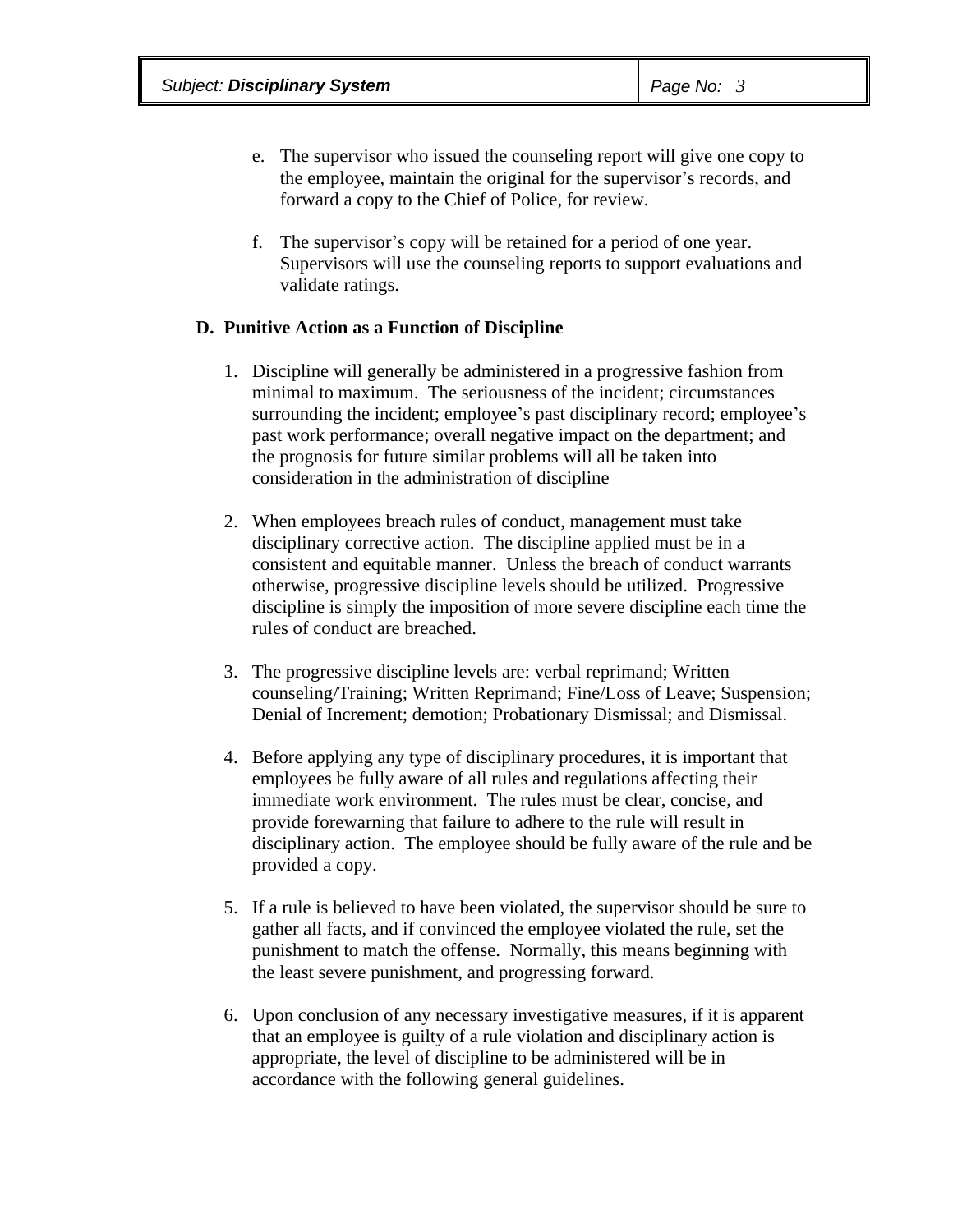- a. Verbal Reprimand
	- i. Employees may be verbally reprimanded by a supervisor on minor performance issues usually involving a first occurrence where it is believed that level of discipline will bring about the intended corrective behavior.
	- ii. Verbal reprimands should be handled by the supervisor in a private setting. The employee should be told the facts as the supervisor knows than and the employee should be allowed to present his/her side. If the supervisor is not persuaded by the employee's version, the supervisor should advise the employee of the decision and point out exactly what is expected of him and what the circumstances will be if the violation occurs again.
- b. Counseling Statement

Written formal counseling may be taken for minor performance related issues in conformance with procedures outlined in 26.1.4 Section D of this General Order. These actions are intended to provide corrective discipline and written documentation for evaluation purposes. Individual counseling statements will not be placed in an employee's personnel file with exception to matters that become supporting documentation to a higher level of discipline required in an appeal process.

- c. Written Reprimand
	- i. If an employee's level of misconduct is more serious than counseling or adverse material can address, or is of a continuing nature or pattern of misconduct, the employee as a general rule may be reprimanded.
	- ii. Reprimands will contain charges specifying the rule violation and a description of the conduct that constituted the rule violation.
	- iii. Reprimands will be made part of the employee's personnel file for the evaluation period.
	- iv. Written reprimands serve to document the supervisors' displeasure of the employee's rule violation and provide a written warning. It is important that the document contain such information as the rule violated, the facts concerning it, the time, date and names of other persons or witnesses who may be involved. The document should be clearly labeled as a written reprimand and should point out that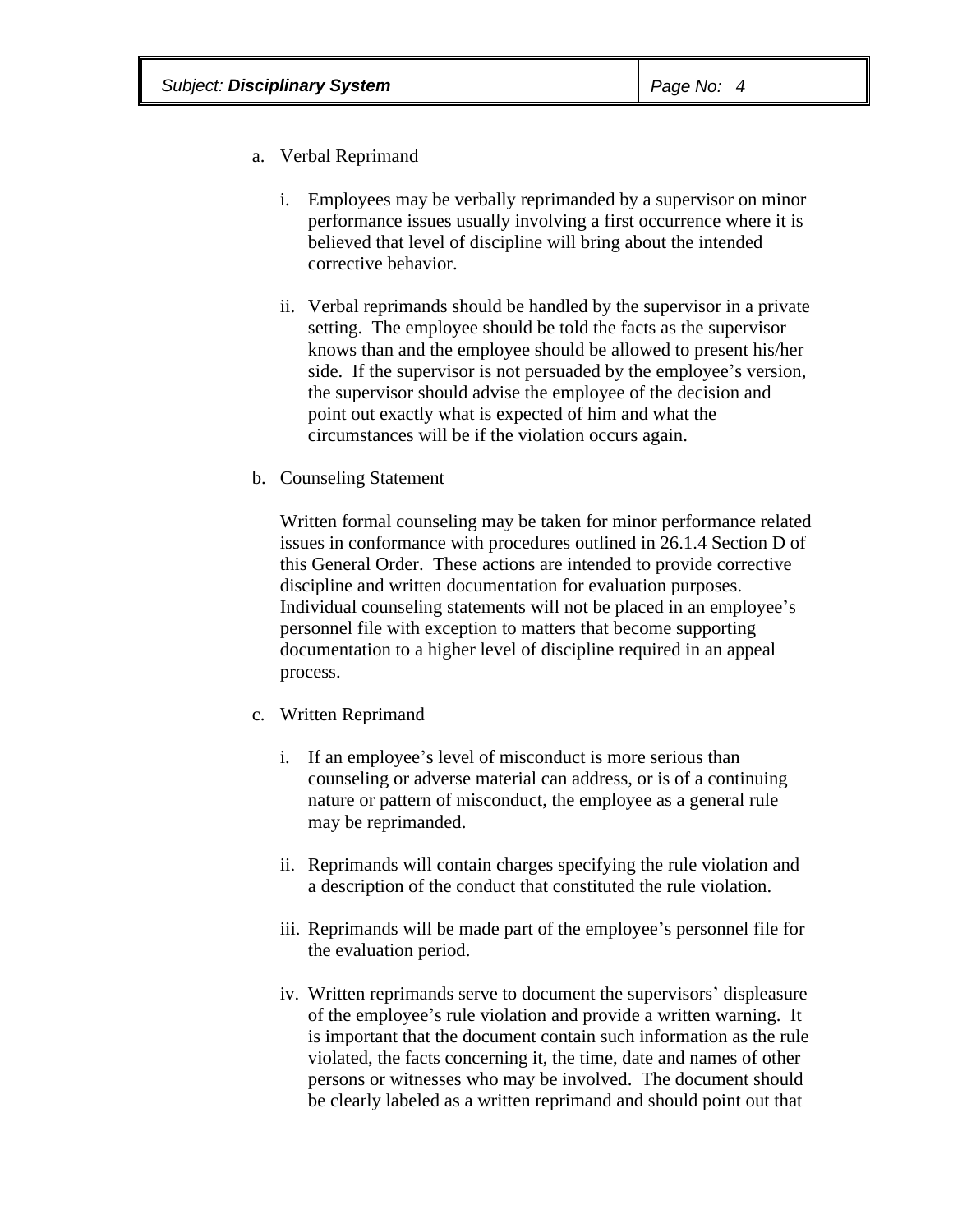further reoccurrence may result in more severe discipline being taken. A copy is to be given to the employee and copies forwarded to appropriate personnel in the chain of command, filed in the employee's personnel file, and in the Internal Affairs Files. Written reprimands will only be issued in accordance with the Law Enforcement Officers Bill of Rights, and the Town of Thurmont regulations.

- d. Suspension, Fine, Loss of Leave, Denial of Increment, Demotion
	- i. If an employee's misconduct is considered at a level of seriousness, or is part of a continuing pattern behavior involving repeated misconduct, the employee may be disciplined at this level in accordance with applicable Department regulations, Town of Thurmont guidelines, and the Law Enforcement Officers Bill of Right.
	- ii. If the action determined appropriate is outside the scope of a supervisor's authority, the supervisor will make the appropriate recommendation to the higher level of authority.
	- iii. If the employee is guilty of an offense such that it significantly impedes the employee's ability to perform or continue to perform at the current level and grade, the employee may be demoted in grade in accordance with applicable regulations and requirements.
	- iv. These actions will be made part of the employee's personnel file for the evaluation period.
	- v. Fines and Suspension Without Pay are governed in accordance with the Law Enforcement Officers Bill of Rights. This discipline may be imposed because of misconduct, negligence, inefficiency, insubordination, or other reasons satisfactory to the individual(s) authorized to impose the suspension or fine.
	- vi. Involuntary Demotion may be appropriate where an employee demonstrates an inability to perform at the higher level but has shown ability to perform at the lower level. Factors to consider are length of service, previous disciplinary record, training received, length of time in current position, and work performance.
- e. Dismissal on Probation only applies to employees serving a probationary period. During this time the employee is instructed in how to perform the job and what standards of conduct are expected. The employee is carefully evaluated to determine ability to perform in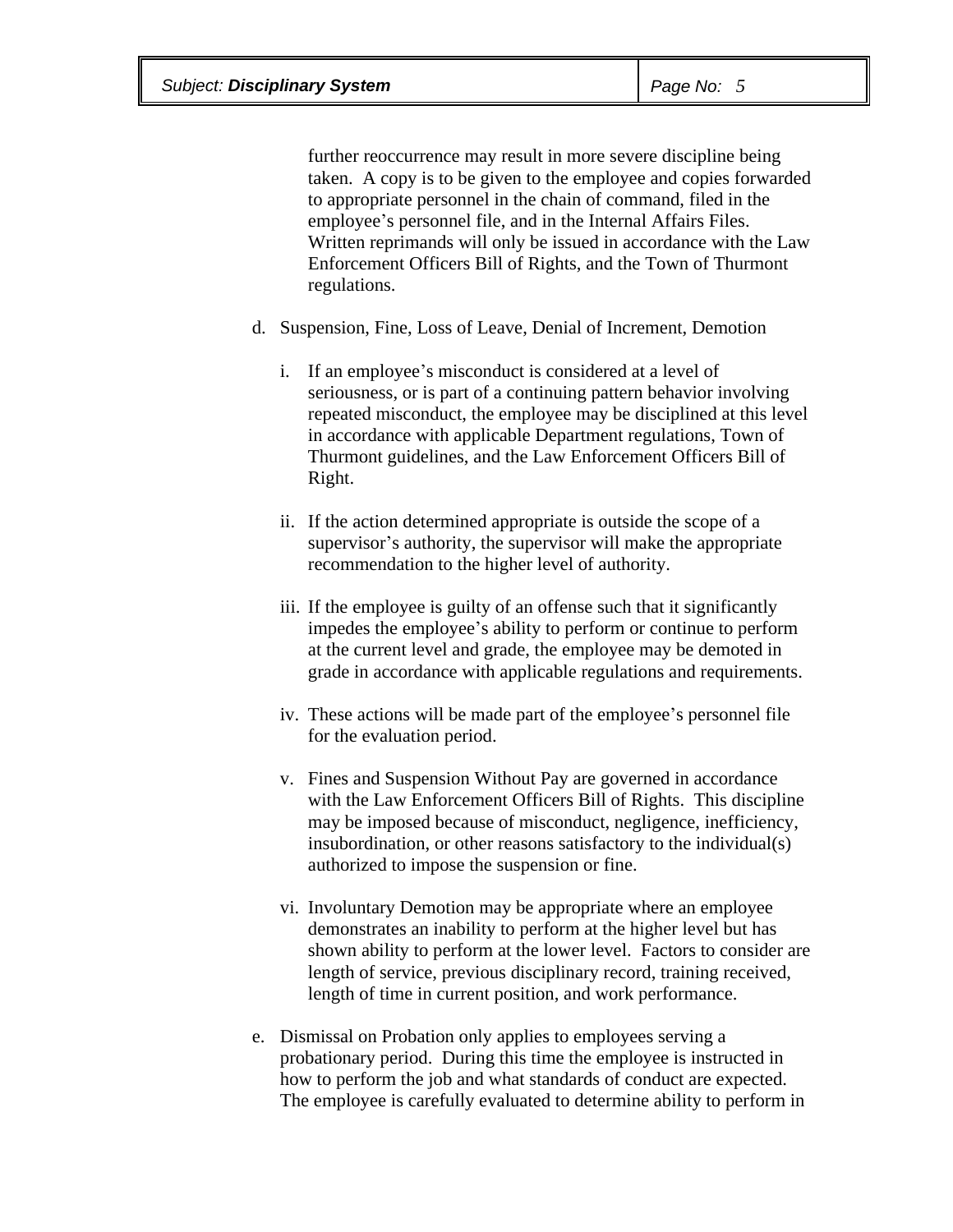an efficient manner. If the employee has demonstrated, after proper training and counseling, an inability or unwillingness to perform the duties, rejection on probation must be imposed. Supervisors must document the employees unsuitability for the position for later use where needed.

- f. Dismissal
	- i. Dismissal is the most serious sanction which can be imposed. It should not be taken lightly and should only be administered under normal circumstances, if prior efforts of behavior modification through other means have failed or if the conduct is such that any lesser form of action would be inappropriate.
	- ii. If an employee's misconduct is of a level of seriousness that continued employment is no longer appropriate or is a part of a continuing pattern of behavior involving repeated serious misconduct; or if the employee's performance is considered not productive, or not suitable to the assigned level, the employee may be dismissed in accordance with the applicable guidelines.
- g. Emergency Suspension
	- i. The Department must enforce discipline and will initiate disciplinary action for violations of the Rules and Regulations. Emergency suspensions shall be imposed when it appears that the action is in the best interest of the public and the Department.
	- ii. Emergency suspension is a tool available to supervisory personnel used to avoid delay and cope with disciplinary problems of magnitude. The supervisory level having the authority to impose emergency suspension shall be a Sergeant or higher.
	- iii. To suspend an employee on an emergency basis, the supervisor shall take the following steps:
		- Notify members verbally of their suspension and relieve them of their equipment, i.e. weapon, key, badge, identifications cards.
		- Issue the member a formal suspension letter.
		- Prepare a Complaint Against Personnel Form (52-A) including statements of witnesses. Copies of the report will be forwarded through channels to the Chief of Police.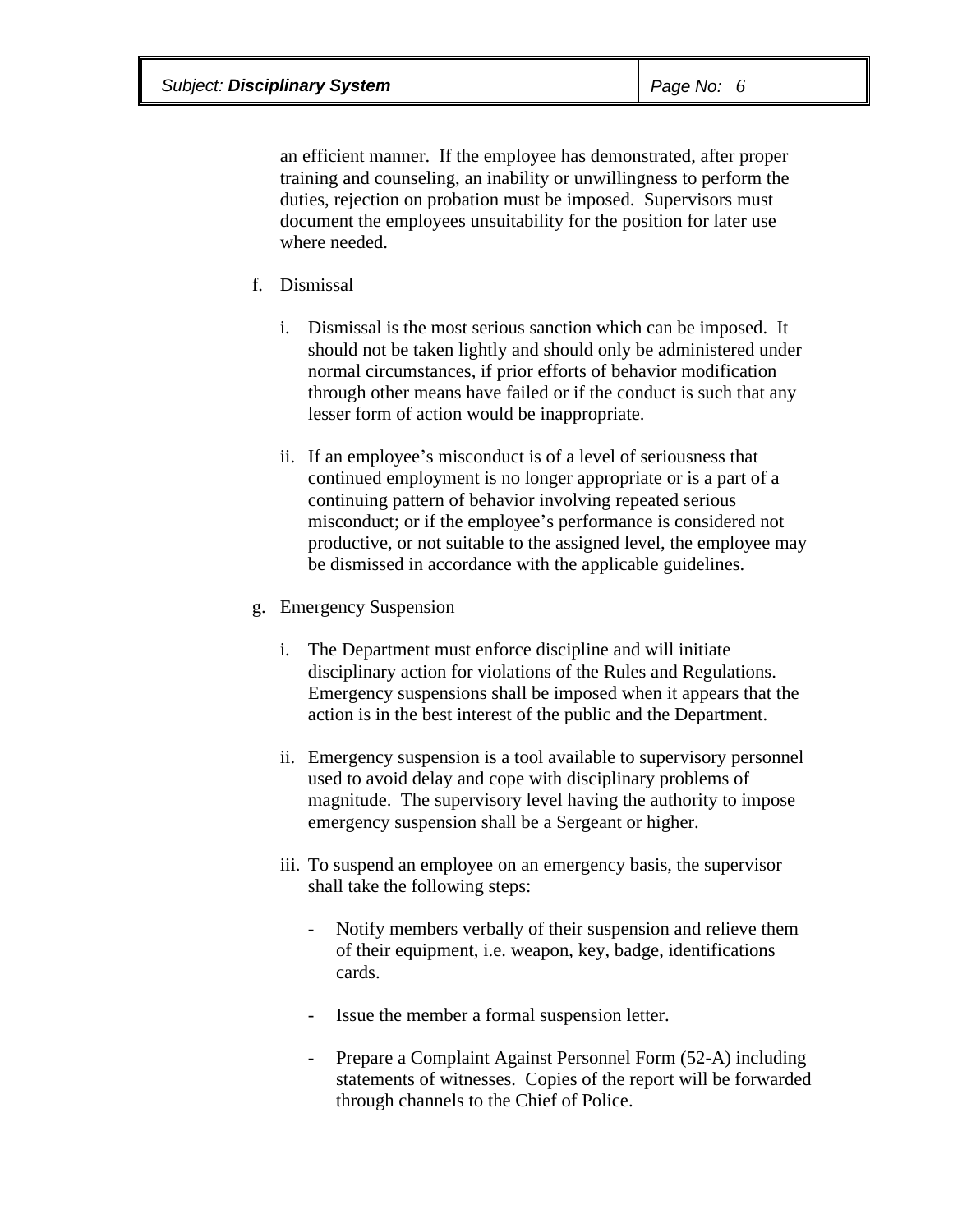- iv. Any employee suspended from duty will be notified of a date, time and location for a Suspension Review, to determine whether the suspension will be continued or terminated. The Suspension Review will be held no later than three days following the suspension from duty exclusive of weekends and holidays.
- v. The Suspension Review Officer will be the suspended employee's Division Commander/Supervisor, or higher as appointed by the Chief of Police.
- vi. The Suspension Review is not a judicial proceeding. The Suspension Review is limited to the presentation of the circumstances surrounding the suspension of the employee, in order to determine whether such circumstances warrant continued suspension. When the acts alleged to have been committed by a suspended employee are of such a serious nature that, in the judgment of the Suspension Review Officer, the interests and welfare of the public, the office, or the individual are best served by continued suspension, the Suspension Review Officer will so recommend to the Chief of Police.
- vii. Suspension Reviews will be recorded and the recording will be forwarded to the Chief of Police for inclusion in the investigative report of the case.
- viii. Suspended employees may, if they so desire, be accompanied by Counsel; however, only matters dealing directly with the determination of the suspension will be heard.
- ix. The suspending officer and the suspended employee's Division Commander/Supervisor will attend the review. Suspended employees will have the right to present testimony in their own behalf. The Suspension Review Officer will determine what testimony will be heard relative to the purpose of the review. The Suspending Officer or the Suspension Review Officer may request legal assistance at any review.
- x. Suspension Reviews are not public hearings. Neither members of the general public, nor of the news media, will be admitted to such reviews unless called upon to testify in matters relating to the purpose of the review.
- xi. Based on the statements presented, the Suspension Review Officer shall recommend to the Chief in writing one of the following: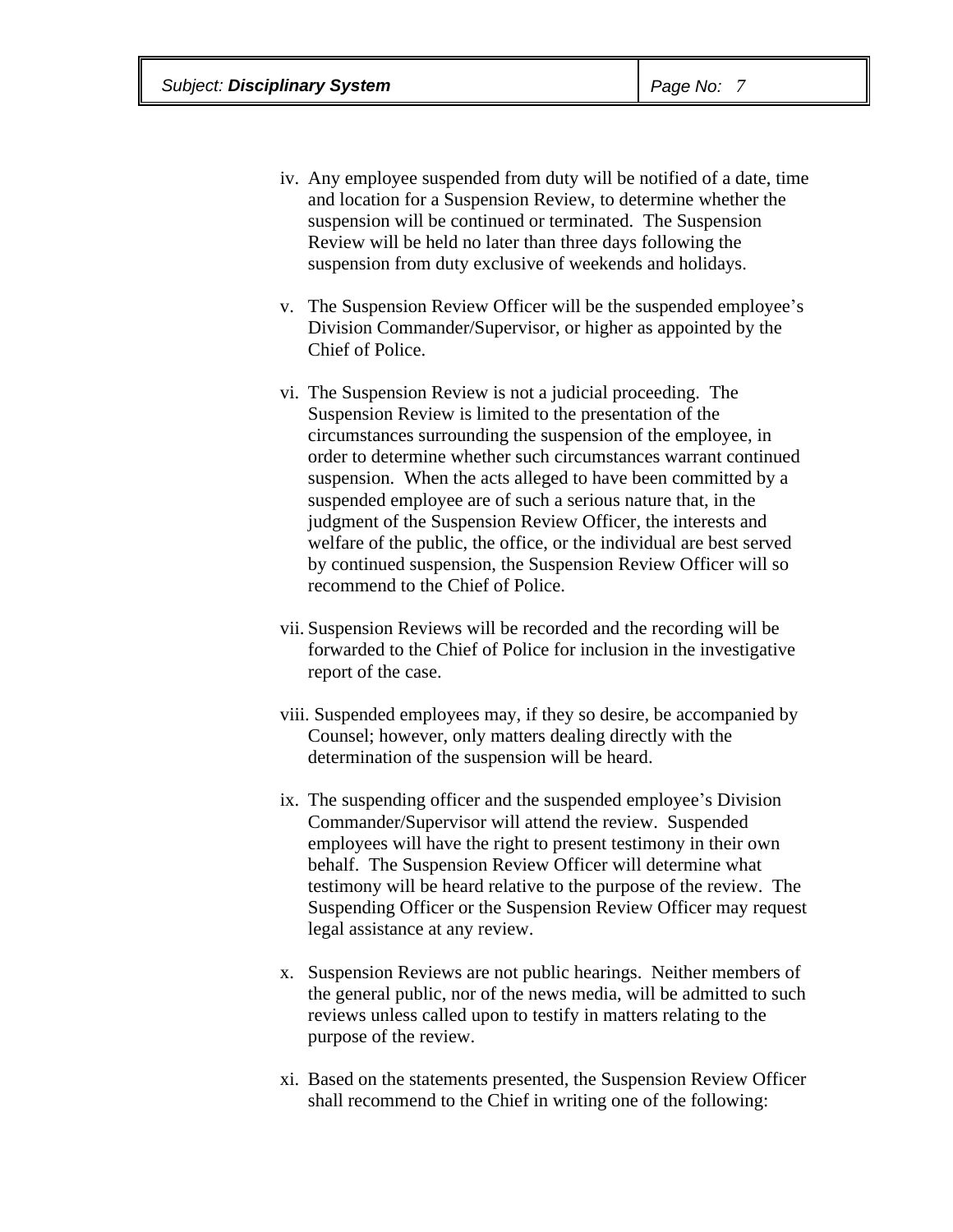- The suspension was not justified and the employee should be returned to duty. (The period of suspension will be with pay.)
- The suspension was justified but the employee should be returned to duty. (The period of suspension will be with pay.)
- The suspension was justified and the employee should not be returned to duty. (The period of suspension will be with pay pending final disposition of charges.)
- Suspension from current assigned duties was justified; however, the employee may be assigned other duties within the Department pending final disposition of the charges. (The period of suspension may be without pay if the employee has been charged with the commission of a felony.)
- xii. The Chief, upon receiving the Suspension Review Officer's recommendation may accept, reject, or modify the recommendation. Once the Chief has decided, he/she will inform the Division Commander, Supervisor, and Employee.
- h. Administrative Leave
	- i. When in the course of an investigation of an employee, the Chief decides that the employee must be placed on administrative leave, the Chief will so order. The period of leave will be with pay. When ordering such leave the Chief will inform the Supervisor, Division Commander, and Employee.
	- ii. The employee's Division Commander will issue the employee a formal administrative leave order and relieve the member of his/her equipment, i.e., weapon, key, badge, identification cards.
- 7. Disciplinary Dispositions

The following are classifications provided for final disposition of employee misconduct:

- a. Exonerated the alleged act occurred but was justified, legal and proper.
	- i. Proper Conduct and Policy The action of the Office or the employee was consistent with Office policy but the complainant suffered no harm.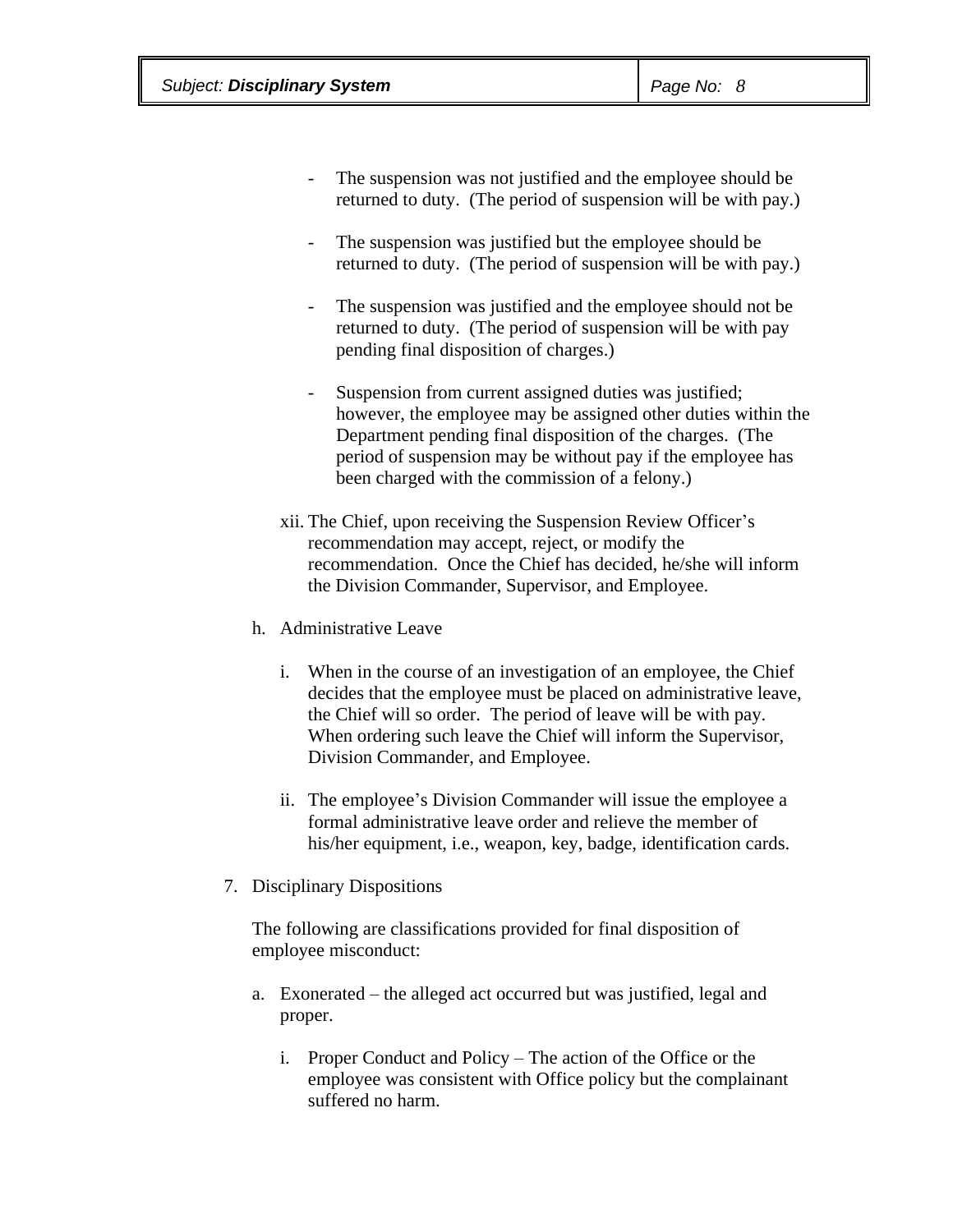- ii. Proper Conduct/Policy Failure The action of the Office or the employee was consistent with Office policy but the complainant suffered harm.
- b. Sustained The accused employee committed all or part of the alleged acts of misconduct.
- c. Not Sustained The investigation failed to produce sufficient evidence to prove clearly or to disprove the allegation.
- d. Unfounded The alleged act did not occur.
- 8. Misconduct Not Based on Complaint This is used to indicate the discovery of sustained acts of misconduct revealed during the investigation that were not alleged in the original complaint.

Dispositions of sustained and/or misconduct not based on a complaint must be acted upon by the Supervisor or forwarded to the appropriate level of authority for action with a recommendation of penalty.

If the action is accepted by the employee it will be filed appropriately.

If the employee does not accept the action he/she may appeal as outlined in Section 26.1.6 of this General Order.

- 9. Disciplinary Notifications
	- a. Investigative procedures are outlined under General Order 52.1 of the Internal Affairs policies. Those investigative procedures require certain notifications to officers under the Law Enforcement Officer Bill of Rights. The disciplinary process does not replace in any manner the process of those notifications. The disciplinary process addresses notifications required following the investigative process.
	- b. On determination that disciplinary action is required the charging supervisor will insure the following notifications, where applicable, have been or are made:
		- i. Notification of Charges (TPD #52K)
		- ii. Complaint Against Personnel (TPD #52A)
		- iii. Probationary Officer Disciplinary Action (TPD #52I)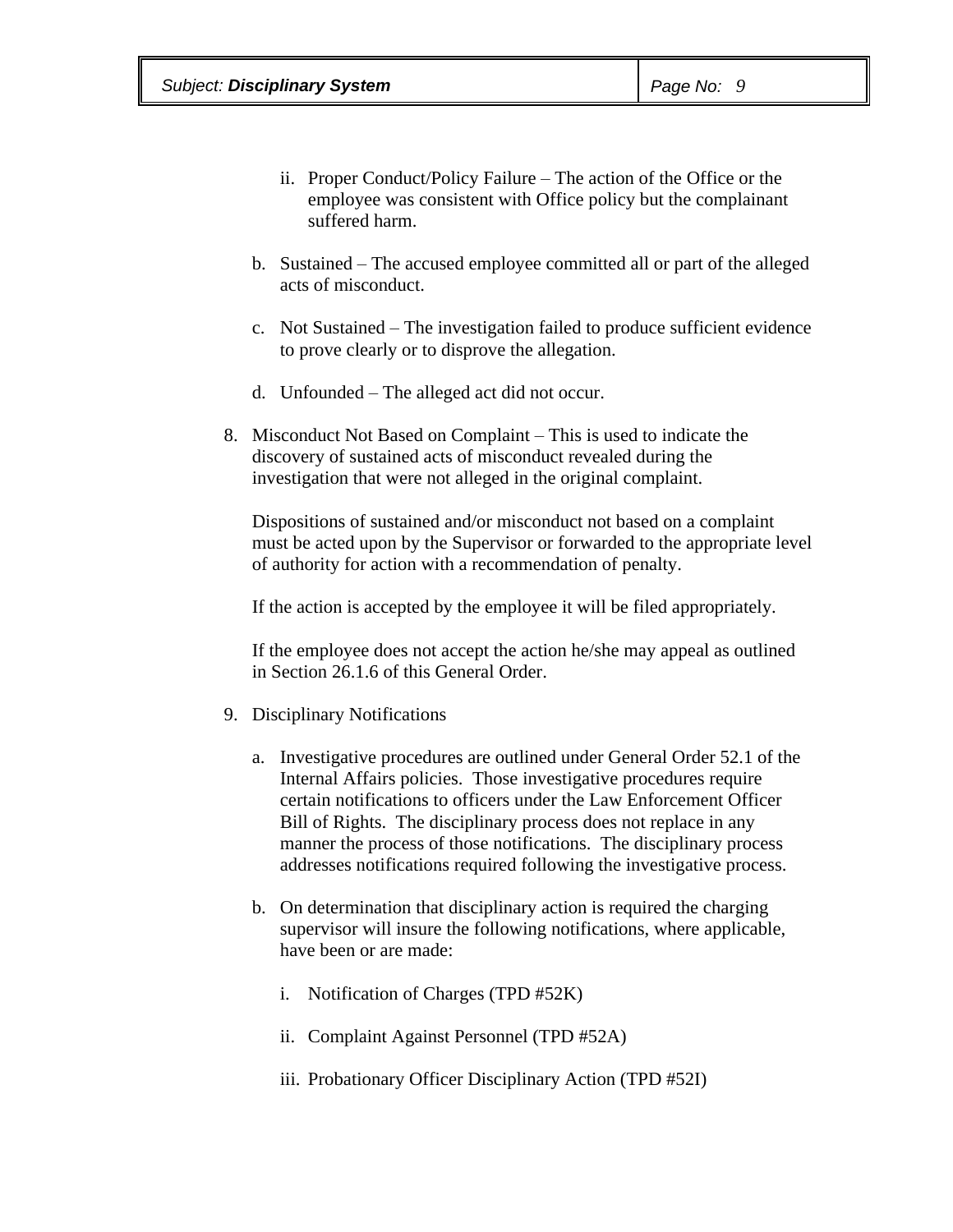- iv. Acceptance of Disciplinary Action (TPD #52J)
- v. Summary Punishment (TPD #52L)

#### **E. Supervisory Role**

The Role of the Supervisor in the disciplinary process is as follows:

- 1. To observe the conduct and appearance of personnel and detect those instances when commendations or disciplinary actions are warranted.
- 2. To investigate allegations of employee misconduct when within the scope of their authority and responsibility.
- 3. To recommend the most effective methods of discipline, taking into consideration the behavior history, circumstances, and personality traits of the personnel under their supervision.
- 4. To implement the type of disciplinary action approved by the Chief at the level authorized.
- 5. Levels of Supervisory Authority
	- a. Disciplinary actions will be administered in accordance with applicable guidelines. When the necessary action is outside the scope of the supervisor, the supervisor will make specific recommendations for action to high authority.
	- b. The maximum levels of supervision authorized to take specific actions are as follows:
		- i. Sergeant and above
			- Verbal Reprimand
			- Counseling Statement
			- Emergency suspension with pay pending review by higher authority.
			- Written Reprimand (pending review by higher authority).
		- ii. Deputy Chief of Police and above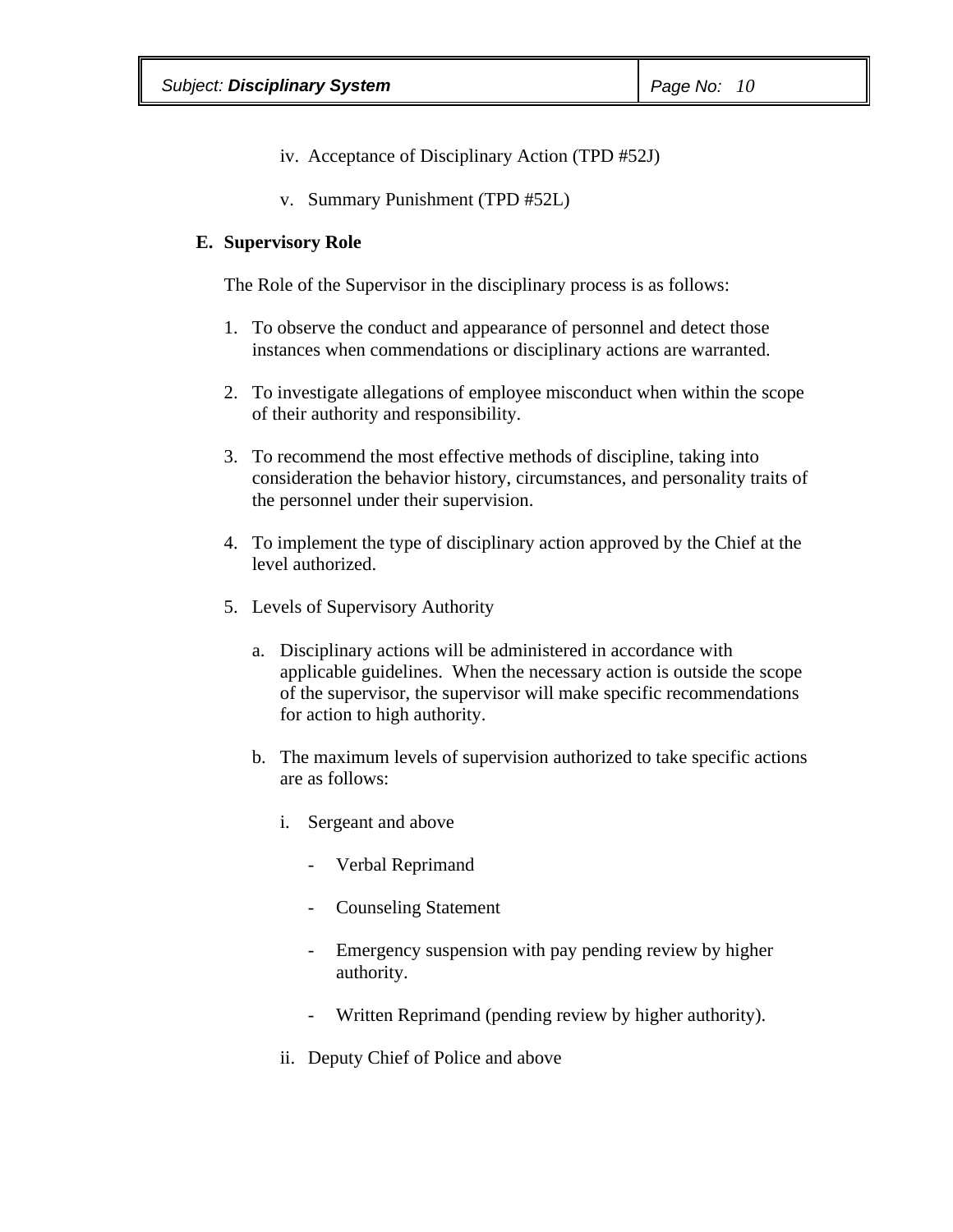| <b>Subject: Disciplinary System</b> | $\vert$ Page No: 11 |
|-------------------------------------|---------------------|
|-------------------------------------|---------------------|

- Suspension without pay maximum 3 days (pending review by higher authority).
- iii. Chief of Police
	- Demotion
	- Denial of Increment
	- Fine
	- Suspension without pay
	- Dismissal

## **F. Appeal Process**

- 1. Law Enforcement
	- a. Appeal procedures and hearings for personnel are governed by the Law Enforcement Officers' Bill of Rights, a copy of which is made part of this manual.
	- b. Summary Punishment
		- i. Summary Punishment is punishment that may be imposed by a member of the Office holding the title of Deputy Chief, Chief of Police, or member acting in that capacity, or higher authority.
		- ii. Summary Punishment may be imposed for minor violations of the Department's Rules and Regulations when:
			- The facts which constitute the minor violation are not in dispute.
			- The Officers waives his/her hearing before a Hearing Board.
			- The Officer accepts the punishment imposed by the Commander or higher authority.
		- iii. Summary Punishment may not exceed three (3) days suspension without pay or a fine not to exceed \$150.00 administered at the authorized supervisory level.
	- c. Hearing Process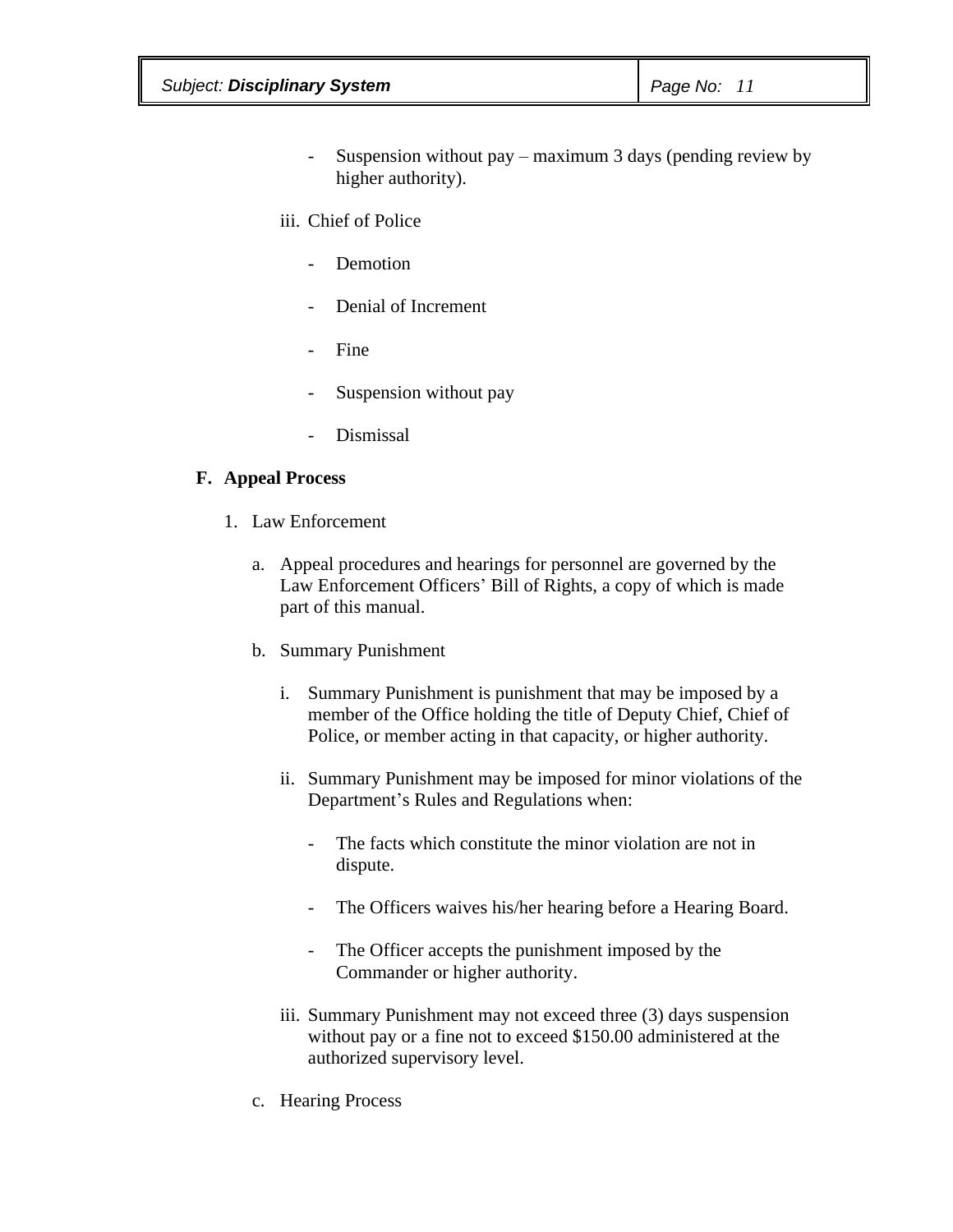- i. Administrative hearings are not to be confused with judicial proceedings. At an administrative hearing, a guilty verdict requires merely a preponderance of evidence. An attorney, or other person designated by the Chief, will present the circumstances of the alleged offense to the board. The admission of evidentiary materials and statements will be governed by the Law Enforcement Officers Bill of Rights. Members have the right to be represented by counsel of their choice.
- ii. In general, the process followed for hearings of sworn personnel shall be:
	- There will be no weapons permitted in the hearing.
	- Hearing board members shall be notified of the administrative hearing by memorandum from the hearing board chairman.
	- The hearing will be conducted under the direction of the senior ranking member (chairman). The chairman will set the hearing, formally notify the accused, and summons witnesses as called for.
	- The chairman shall call the hearing to order and advise the parties that the proceedings of the hearing will be recorded but not transcribed unless deemed necessary at a later date.
	- The chairman shall inquire of the accused if he/she has received a copy of the charges and specifications to be heard by the board. If the prosecution and defense are ready to proceed, each charge and specification shall be read unless waived, and the accused shall enter a plea to each charge.
	- The chairman shall direct the prosecution to begin its case and shall instruct all present that all testimony under oath or affirmation is subject to the penalties of perjury.
	- The chairman shall resolve issues as to the admissibility of any evidence.
	- After completion of the prosecutor's case, the chairman will direct the defense to proceed. Counsel will be advised of the appropriate time for presenting matters in mitigation or extenuation. Such matters may no be brought forward prior to the reaching of a verdict.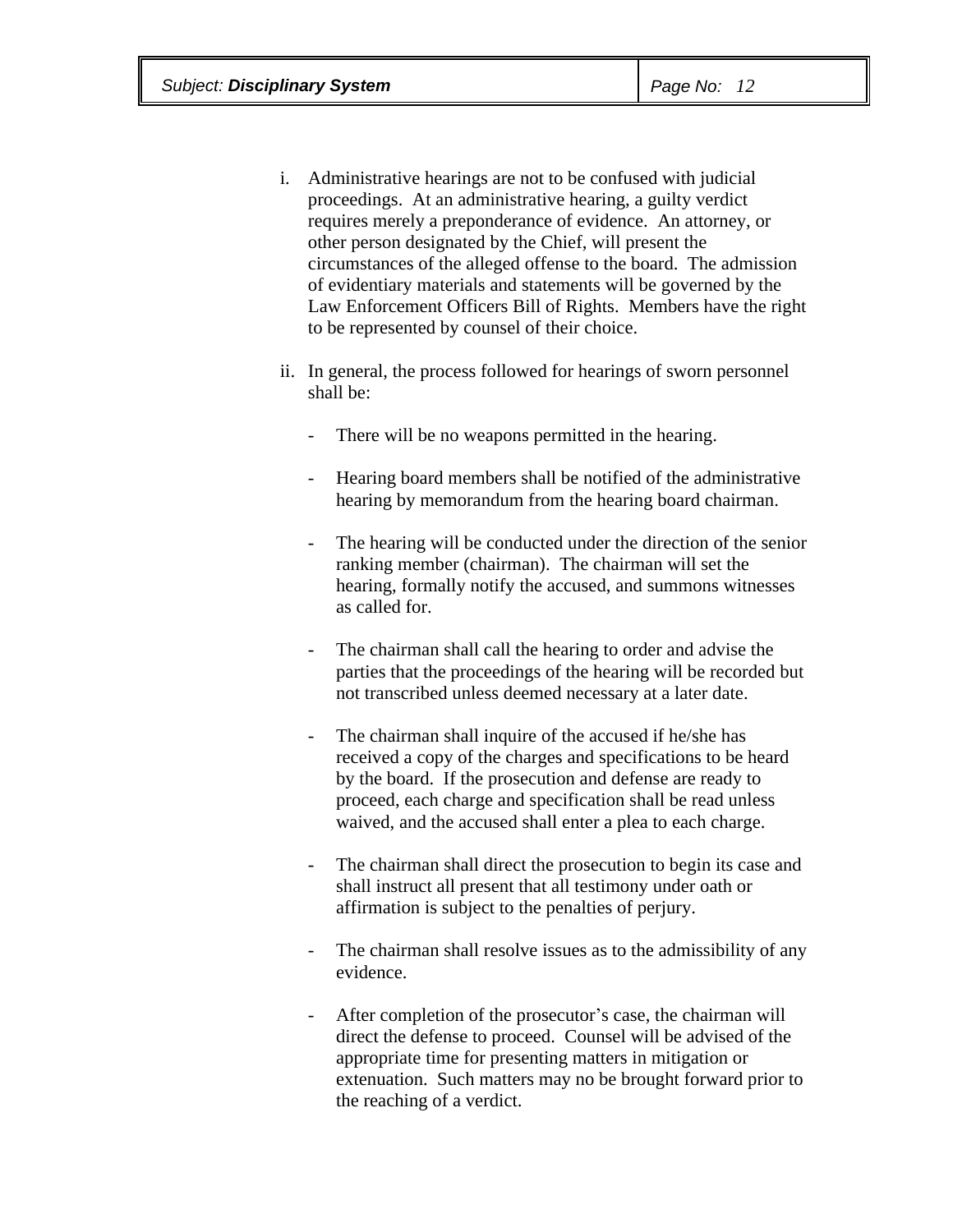- Upon completion of arguments, the hearing room will be cleared and the hearing board will make an objective review off all evidence brought before the members, being careful not to prejudice the case as to the innocence or guilt of the accused.
- Each member will then make a determination of innocence or guilt as to each charge and specification and will inform the board members of their decision when requested to do so by the chairman. A majority shall decide the verdict on each charge and specification. All interested parties shall re-enter the hearing room where the findings of each charge and specification shall be announced. The exact time of the clearing and recalling of all parties shall be noted in the record.
- If the accused has been found not guilty of all charges, the chairman shall announce the conclusion of the case and adjourn the hearing.
- In the event of a guilty verdict on any charge, the chairman will advise counsel that matters of mitigation or extenuation may be presented.
- At the completion of any matters in mitigation or extenuation, the hearing room shall be cleared and the chairman shall cause another vote to be taken as to the punishment. Voting will be finished when a consensus is developed. The parties shall be recalled to the hearing room. The exact time of the clearing and recalling of all parties shall be noted in the record.
- The chairman shall inform the parties of the judgment reached and that it will be forwarded to the Chief. An appropriate written report will be prepared by the chairman for the Chief within 72 hours. In the cases of split decision by the hearing board in the rendering of a guilty verdict, the reasons for the dissenting opinion will be noted in the report. A copy of the report will be provided to the accused member or his defense counsel.
- Should termination be the recommendation of the hearing board, the chairman shall contact the Chief. The Chief shall notify the following that the accused is immediately suspended until the Chief makes his final determination:

·The accused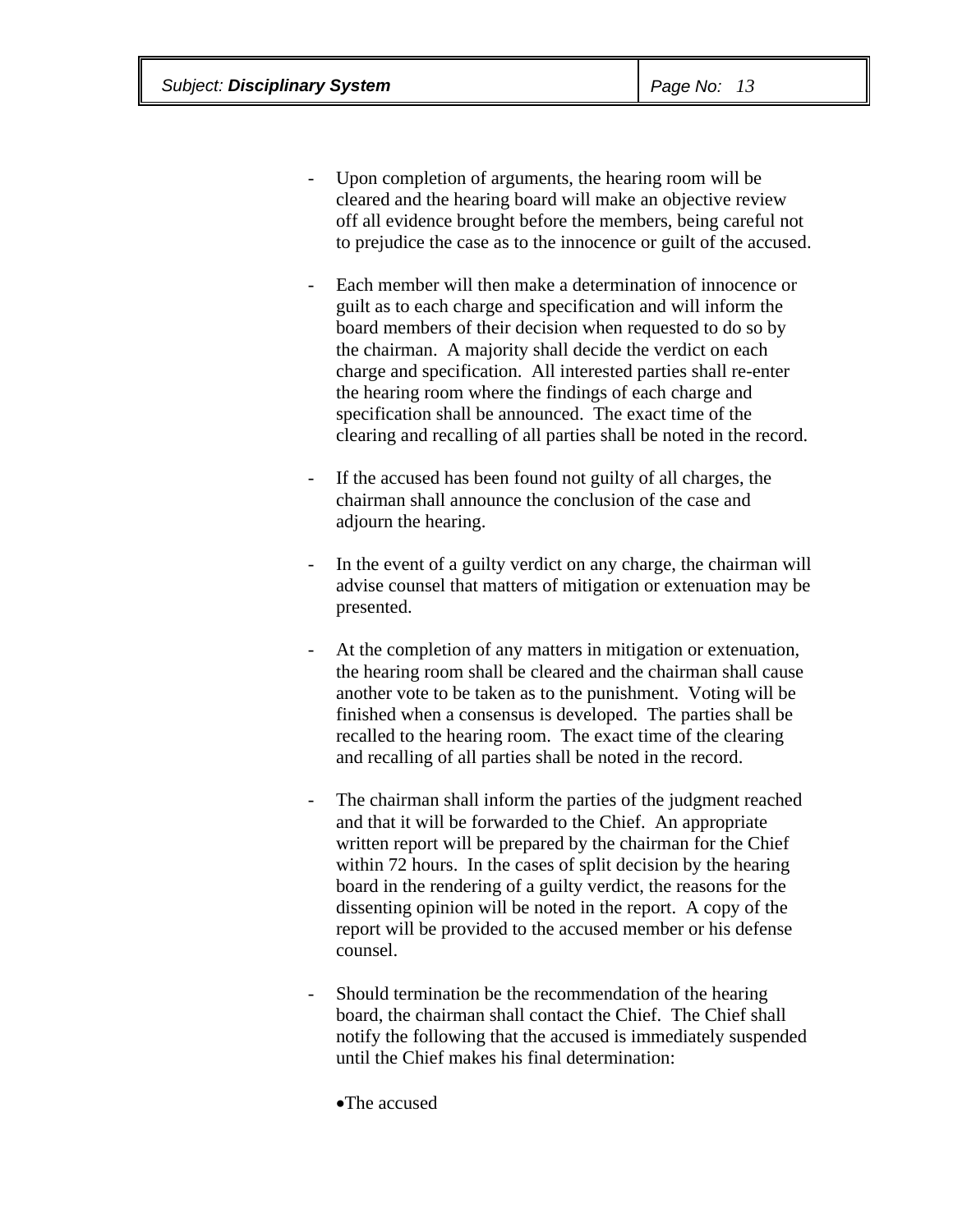•The Deputy Chief ·Supervisors

- If a deputy has been charged according to the Law Enforcement Bill of Rights and is notified that an administrative hearing board will take place, and the Officer refuses to appear, resigns, or otherwise fails to appear, the administrative hearing board may proceed in his/her absence. The results of the hearing board will be placed in the employee's personnel file.
- 2. Civilian Personnel
	- a. Administrative Guidelines
		- i. All time limits specified in this order are defined in terms or working days being Monday through Friday, with the exception of holidays as adopted by the Town. In the interest of prompt resolution of employees' discipline each step in the process should be taken as rapidly as possible but not later than the prescribed time limit. In the event of extenuating circumstances, a time limit may be extended by mutual agreement of the parties at that step.
		- ii. If a hearing is scheduled during an employee's work hours, the employee may attend the hearing at no loss in pay. The employee will not be paid (either straight time or overtime) if the hearing occurs during off-duty hours. Hearings are scheduled by the supervisor at each step in the process, with written notice to the employee unless mutually agreed otherwise.
		- iii. Issues which have not been raised at Step 1 of the process may not be raised at Steps 2 or 3.
		- iv. Employees shall have the right to appear with a representative of their choosing at any or all steps in the process.
		- v. Failure of the employee to appeal to the next higher step within the specified time period will constitute a withdrawal of the appeal, and will bar future action by the employee with respect to issues of the disciplinary action at hand.
		- vi. Failure of a supervisor to respond to an appeal within the specified time period will permit the employee to proceed to the next step in the process within the specified time period.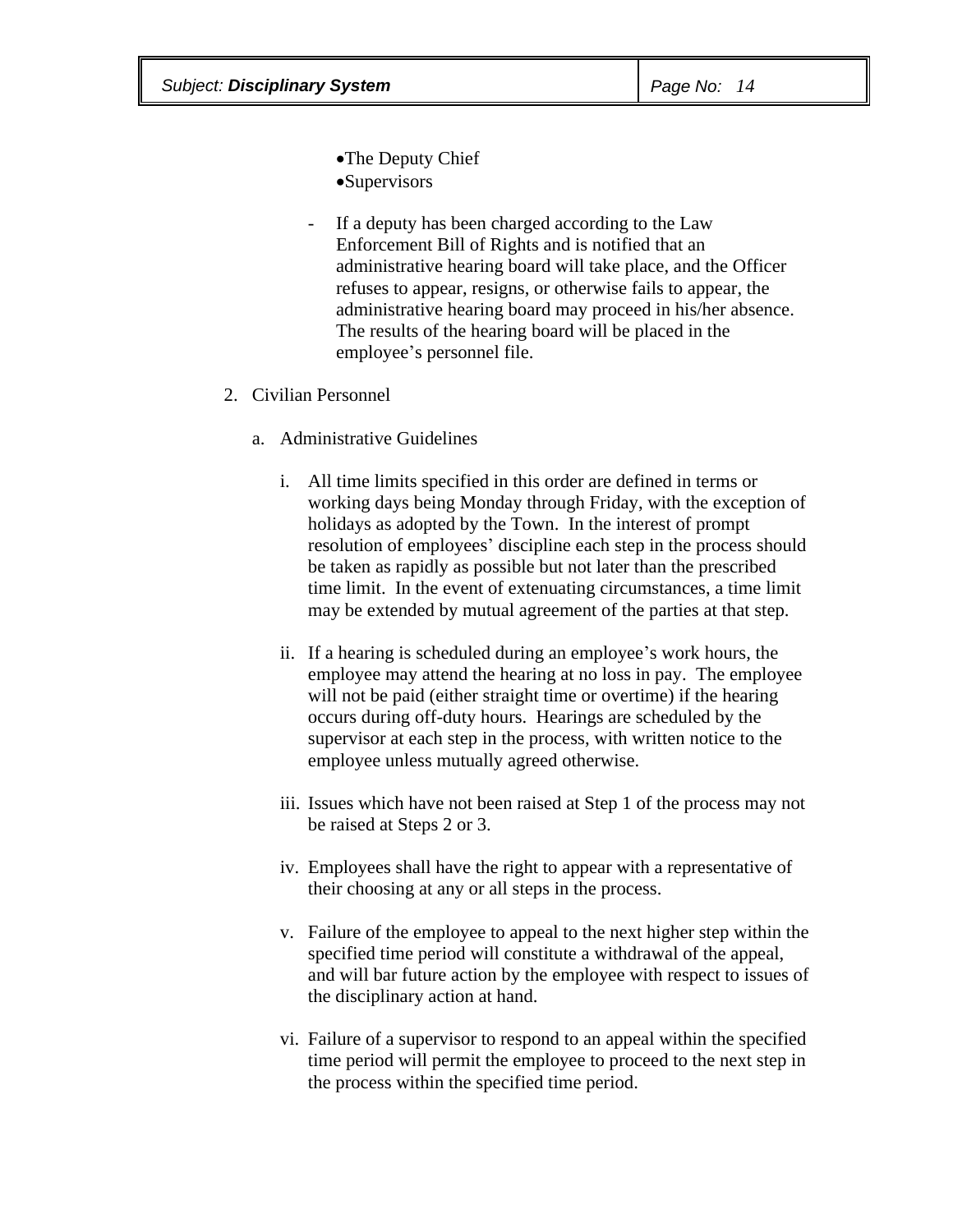- vii. Employees may withdraw appeals at any time by written notice prior to completion of Step 3.
- viii. All documentation concerning an appeal will become a part of the personnel record of the employee involved.
- ix. There will be no weapons permitted in the hearing.
- b. Procedural Steps
	- i. Step 1: Command Level
		- If the employee is not satisfied with the action, the employee may request a hearing with and decision by the commander/supervisor as appropriate to the level of discipline taken.
		- The appeal must be presented in writing with justification within five (5) working days of the decision of action.
		- Upon receipt of a request for a hearing, the commander/supervisor shall set a date, time and place, for such a hearing not less than five (5) working days nor more than ten (10) working days after receipt of the request, unless otherwise mutually agreed upon by both parties, and shall notify the employee thereof. After the hearing, the commander/supervisor will advise the employee of his/her decision within ten (10) working days. If the employee still is unsatisfied, the employee may, within five (5) working days of receipt of the decision, file a written request to have his/her case heard by the Chief.
	- ii. Step 2: Chief
		- If the employee is not satisfied with the decision at the command level the employee may request a hearing with and decision by the Chief.
		- This appeal must be presented in writing with justification within five (5) working days of receipt of the decision of the commander/supervisor.
		- Upon a receipt for a request for a hearing, the Chief shall set a date, time, and place for a hearing to be held not less than five (5) working days nor more than twenty (20) working days after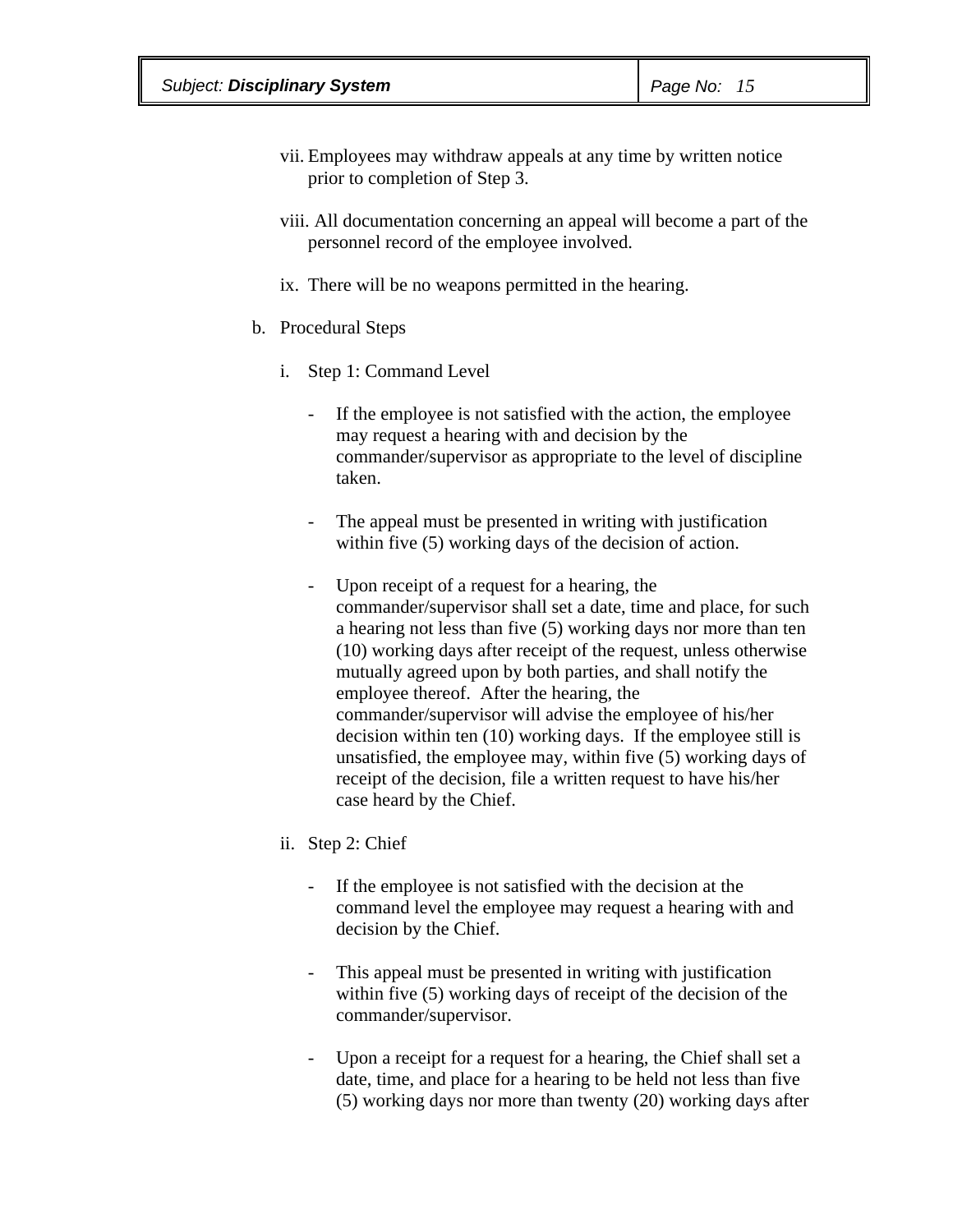the receipt of the request, unless otherwise mutually agreed upon by both parties, and shall notify the employee thereof.

- ·All hearings shall be conducted in closed session.
- ·The Chief may determine if the action appealed should be affirmed, reversed, or otherwise modified.
- ·The affected employee shall be notified in writing by the Chief within ten (10) working days of the hearing of the final determination with respect to the disciplinary action or dismissal.
- The decision of the Chief is final.

## **G. Notice of Dismissal**

- 1. If an investigation of employee misconduct results in dismissal, the employee shall receive written notice which includes the following information:
	- a. A statement citing the reason for dismissal (charges);
	- b. The effective date of dismissal;
	- c. A statement of the status of fringe and retirement benefits after dismissal;
	- d. A statement as to the content of the employee's personnel record relating to the dismissal; and,
	- e. Notice of appeal rights.
- 2. These provisions do not apply to entry-level probationary employees except in instances of brutality.

## **H. Maintenance of Records**

- 1. Written records of disciplinary actions will be maintained by the Office of the Chief of Police in a secured area within the Department. Access to disciplinary actions are restricted the employee; to others on approval of the employee by signed release authorization; the Chief of Police and Command Staff; immediate supervisors on as needed basis; and Court Order.
- 2. Written records of disciplinary actions will be maintained as follows: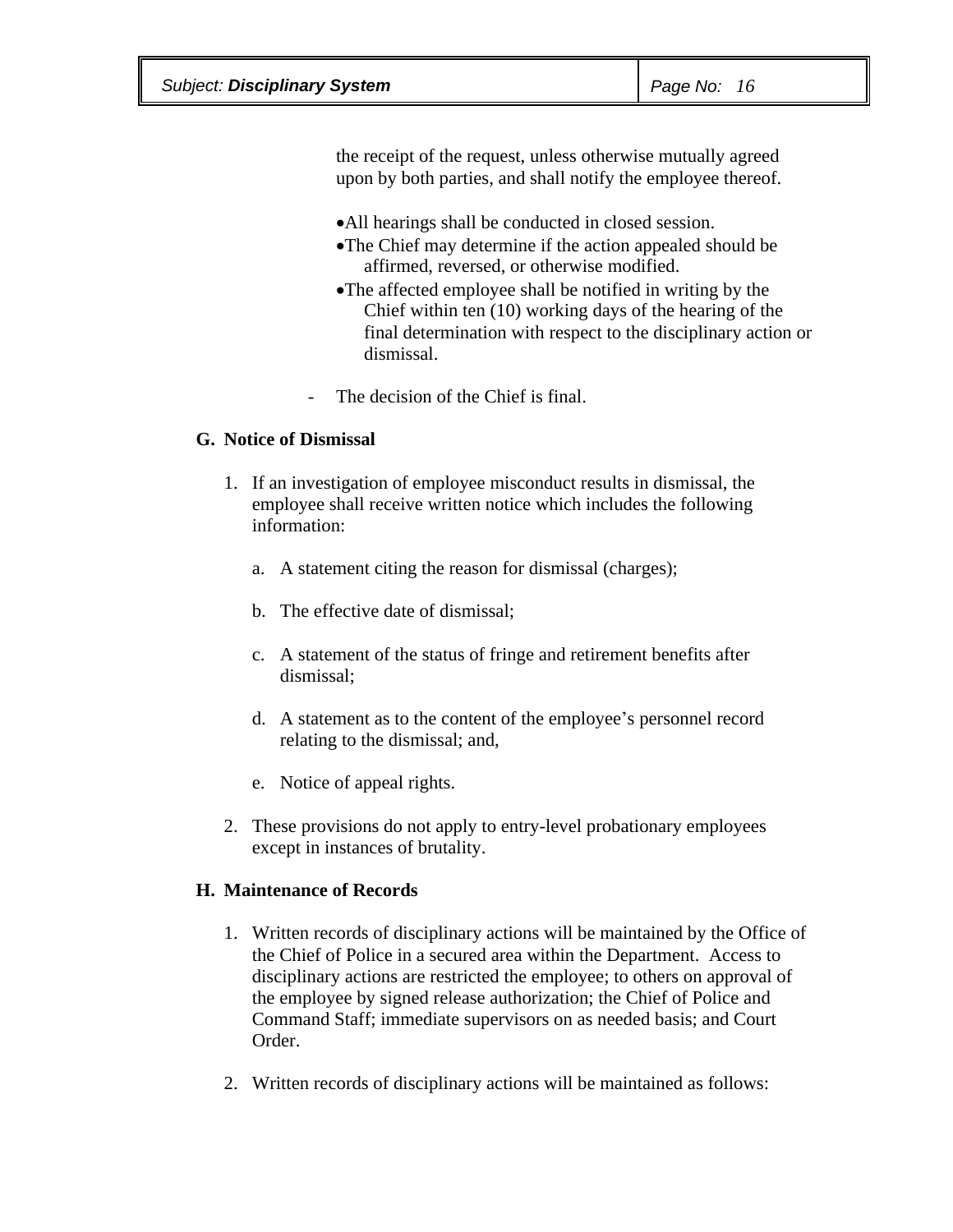- a. Counseling Statement Employee and Supervisor
- b. Written Reprimand and above Employee and Personnel File.
- 3. Disciplinary actions will be maintained indefinitely unless specified otherwise on the personnel action or removed by authorization of the Chief of Police.